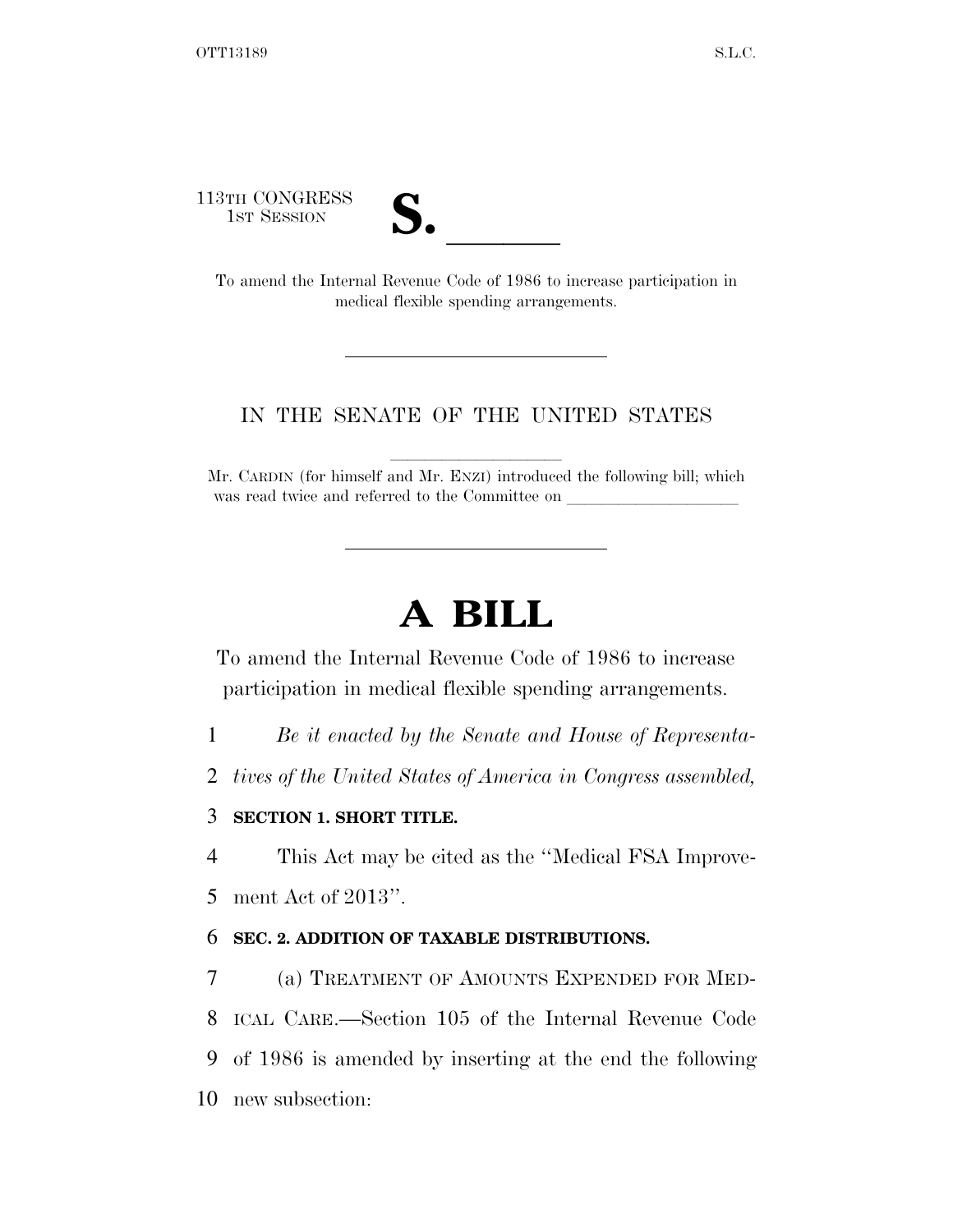''(k) AMOUNTS PAID UNDER MEDICAL FLEXIBLE SPENDING ARRANGEMENTS.—

3 "(1) APPLICATION OF SUBSECTION (b) AND SECTION 106.—For purposes of subsection (b) and section 106, a plan shall not fail to be treated as a flexible spending arrangement solely because such plan, in addition to reimbursing expenses incurred for medical care (as defined in subsection (b)) dur- ing the plan year, distributes to the employee all or a portion of the employee's balance for the plan year.

12 "(2) LIMITATION.—Paragraph (1) shall apply only in the case that the balance under such ar- rangement for a plan year is distributed after the close of the plan year to which the balance relates and not later than the end of the 7th month fol-lowing the close of such plan year.

18 "(3) TAX TREATMENT OF DISTRIBUTION.—Any distribution to which paragraph (1) applies shall be 20 treated as remuneration of the employee for employ-ment for the taxable year in which it is distributed.

22 "(4) FLEXIBLE SPENDING ARRANGEMENT. The term 'flexible spending arrangement' means a benefit program within the meaning of section  $25 \qquad 106(c)(2)$  (relating to long-term care benefits).".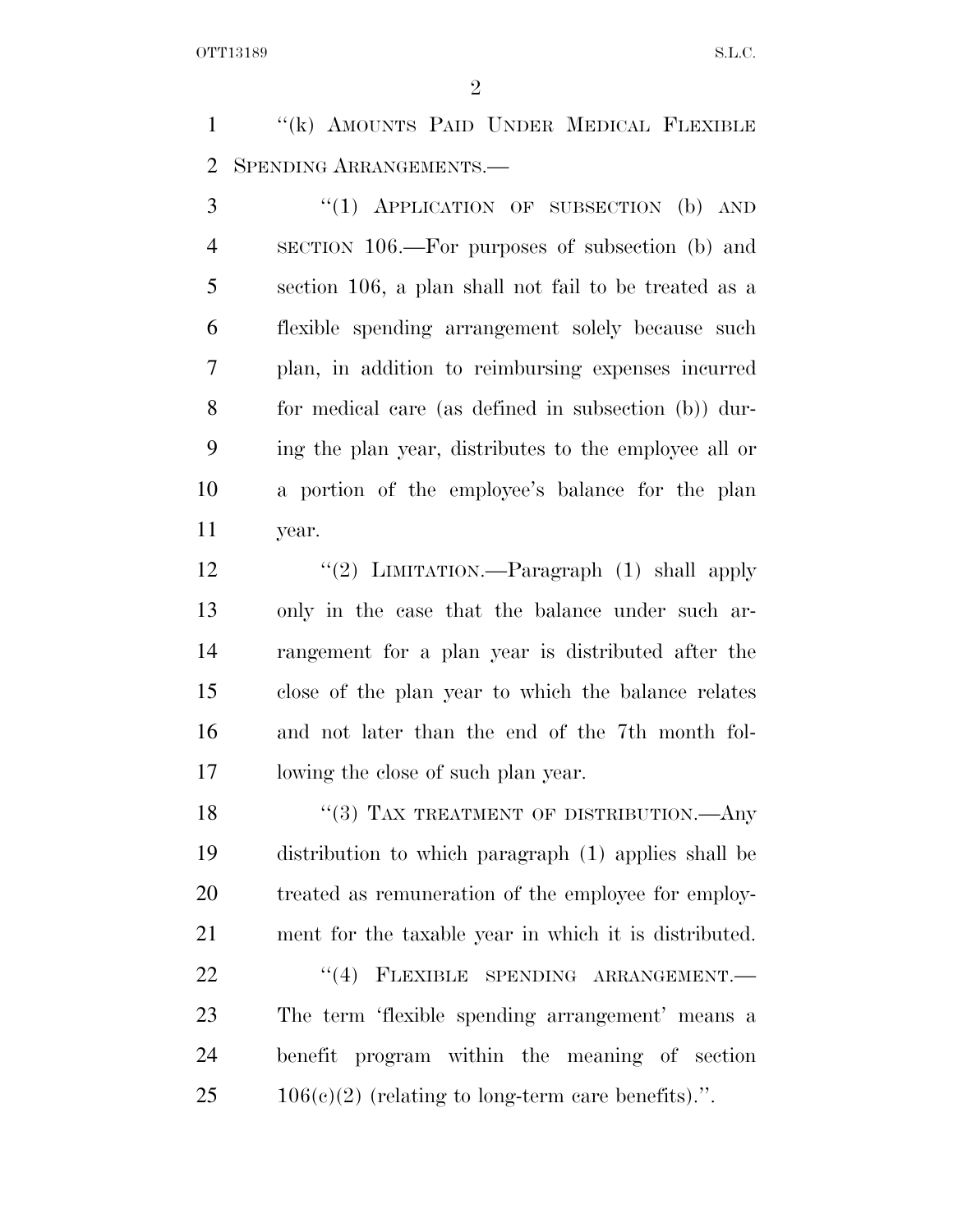(b) ADDITIONAL DEFERRED COMPENSATION EXCEP- TION.—Paragraph (2) of section 125(d) of the Internal Revenue Code of 1986 is amended by inserting at the end the following new subparagraph:

5 "(E) EXCEPTION FOR CERTAIN FLEXIBLE SPENDING ARRANGEMENTS.—Amounts distrib- uted to the covered employee from a flexible spending arrangement (within the meaning of 9 section  $106(e)(2)$  in accordance with the limi- tations under section 105(k) shall not be treat- ed as deferred compensation for purposes of 12 subparagraph  $(A)$ .".

 (c) CONFORMING AMENDMENT.—Section 409A(d)(1) of such Code is amended by striking ''and'' at the end of subparagraph (A), by striking the period at the end of subparagraph (B) and inserting '', and'', and by adding at the end the following:

18 ''(C) a flexible spending arrangement 19 which is subject to section  $105(k)$ .".

20 (d) EFFECTIVE DATE.—The amendments made by this section shall apply to plan years beginning after De-cember 31, 2013.

 (e) TRANSITION RULES.—In the case of plan years that begin before the effective date of this Act, in imple-menting the amendments made by this section a flexible